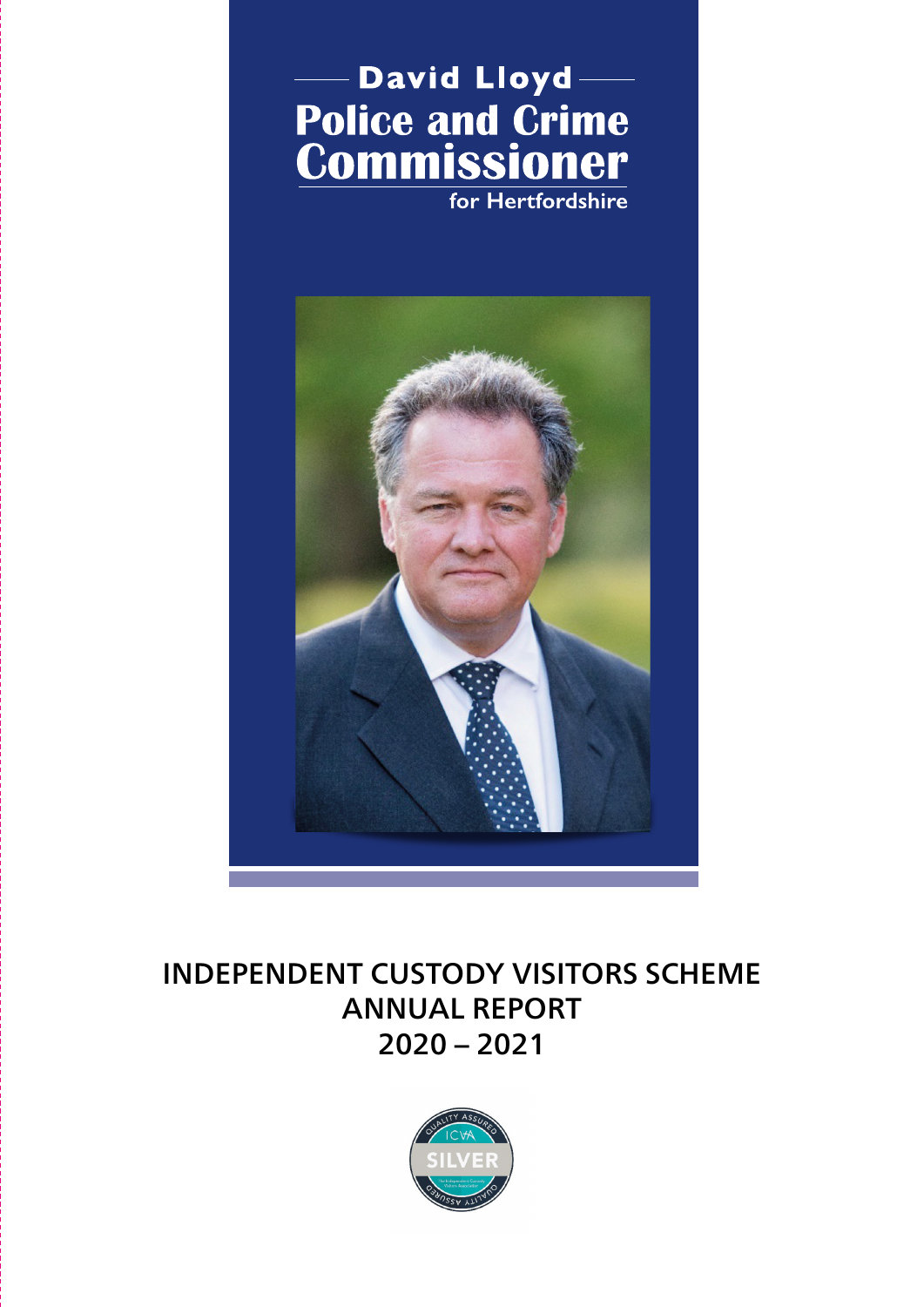## Foreword by David Lloyd, Police and Crime Commissioner for Hertfordshire

I am pleased to present this Annual Report highlighting the vital work undertaken by our Independent Custody Visitors (ICVs) in Hertfordshire during 2020/21.

First and foremost, I would like to commend custody officers and our ICVs for their dedication and flexibility in ensuring the continuity of this vital scrutiny function throughout the Covid-19 pandemic. This report details the ways in which visits have been adapted at different stages of the pandemic, from dip sampling to virtual and hybrid visits. I am delighted that by the end of the reporting period for this report we had returned to full in-person visits to police custody suites. The commitment of our ICVs throughout what was such a difficult year for us all has played a fundamental part in maintaining public confidence in the high standard of detainee welfare in Hertfordshire's custody suites. I am grateful to the volunteers for rising to the challenge in these unprecedented times.

I am equally encouraged to see that 2020/21 was such a positive year when it came to recruitment of new ICVs. A hugely successful recruitment campaign saw 18 new ICVs joining the scheme, taking the number of volunteers to 43. A number of volunteers from younger age groups were recruited, and they will have their own unique experiences and perspectives that can only serve to challenge, change and improve the effectiveness of the scheme even further.

Due to Covid-19, ICV visits were temporarily suspended on 16th March 2020 which resulted in fewer visits carried out when comparing to previous years. Despite this, ICVs still managed to visit 85% of those available to be visited. On an equally positive note, 90% of detainees did not raise any issues regarding their welfare whilst in custody, compared with 85% over the previous reporting period.

Over the years, the learning and feedback captured on the ICV visits has resulted in a number of positive changes being adopted by Hertfordshire custody staff and my office including revisions to the ICV reporting form which captures both quantitative and qualitative information and improvements to the availability of feminine hygiene products. With the support of custody staff, these changes have quickly become embedded in custody procedures.

I would like to thank all the ICVs for their time and dedication to the scheme which provides such vital independent oversight of detainees' welfare and conditions in custody. As we enter a new PCC term of office, I look forward to continuing to work in partnership with you for an even safer Hertfordshire.

David Lloyd Hertfordshire Police and Crime Commissioner

## Comments from the Chief Inspector of Hertfordshire Constabulary's Custody Units

During the first few weeks and months of 2020 most of us could not have envisaged the challenges that lay ahead over the course of the next year, many of which continue to this day. As I write this I am heartened by the progress that as a nation we are making as we work our way back to a new type of 'normal'.

The beginning of the pandemic meant that we in Hertfordshire Custody had to quickly adapt to new challenges. The safety of our detainees, staff and other partners has remained paramount, and as an ICV you will have no doubt felt the impact yourself as we installed new working practices to ensure that the essential business of custody continued.

Throughout the early months of the pandemic as government legislation was introduced restricting gatherings, limiting movement and requiring people to remain in their homes we saw a reduction in the number of suspects arrested. However, as the weather became warmer and restrictions eased arrests returned to pre-pandemic levels.

Working in police custody is a highly rewarding part of policing, however it is also incredibly challenging. How detainees are treated is quite rightly of significant interest both locally and nationally. By its very nature, being placed under arrest and brought into police custody is a stressful experience. It is therefore the responsibility of my teams to ensure that detention in police custody is used appropriately, especially in the case of children and young people and those who may be suffering from a mental health illness. Since July we have been able to draw upon the help and support of colleagues from the NHS Liaison and Diversion Services (L&D) who are now embedded within Hertfordshire Custody suites. L&D ensures that detainees of all ages passing through the criminal justice system are assessed and those with mental health concerns, learning disabilities, substance misuse problems and other vulnerabilities are identified as soon as possible.

Drug and alcohol workers are also embedded within our suites and offer drug testing on arrest, which is a key tool allowing us to identify suspects who are Class A drug users to ensure that they get access to help and support, which will hopefully turn their lives around and prevent re-offending. We know that engagement with partners is effective and efficient in the support of the investigation of crime and I look forward to continuing this excellent work in the coming year.

In December 2020, Hertfordshire Constabulary declared its undertaking of the 'Prevention First' operating model. Prevention First is a new and transformative operating model, shifting policing focus to a preventative way of working. Hertfordshire Constabulary has a strong track record in partnership work to stop repeat crime, victimisation and harm but we now need to prevent problems occurring in the first place. By understanding why operational and organisational issues occur and tackling that, as well as deploying criminal justice and enforcement options appropriately, we can prevent victims and reduce demand.

Prevention First is a significant part of our response to the unprecedented demand that policing is now seeing on a daily basis across a range of complex areas. I am proud to say that we are the first Police Force in England and Wales to take this new and innovative approach. This new focus is a gear shift from reactive to proactive policing and will allow us to identify and tackle repeat and likely demand by working collaboratively with all relevant partners and the public.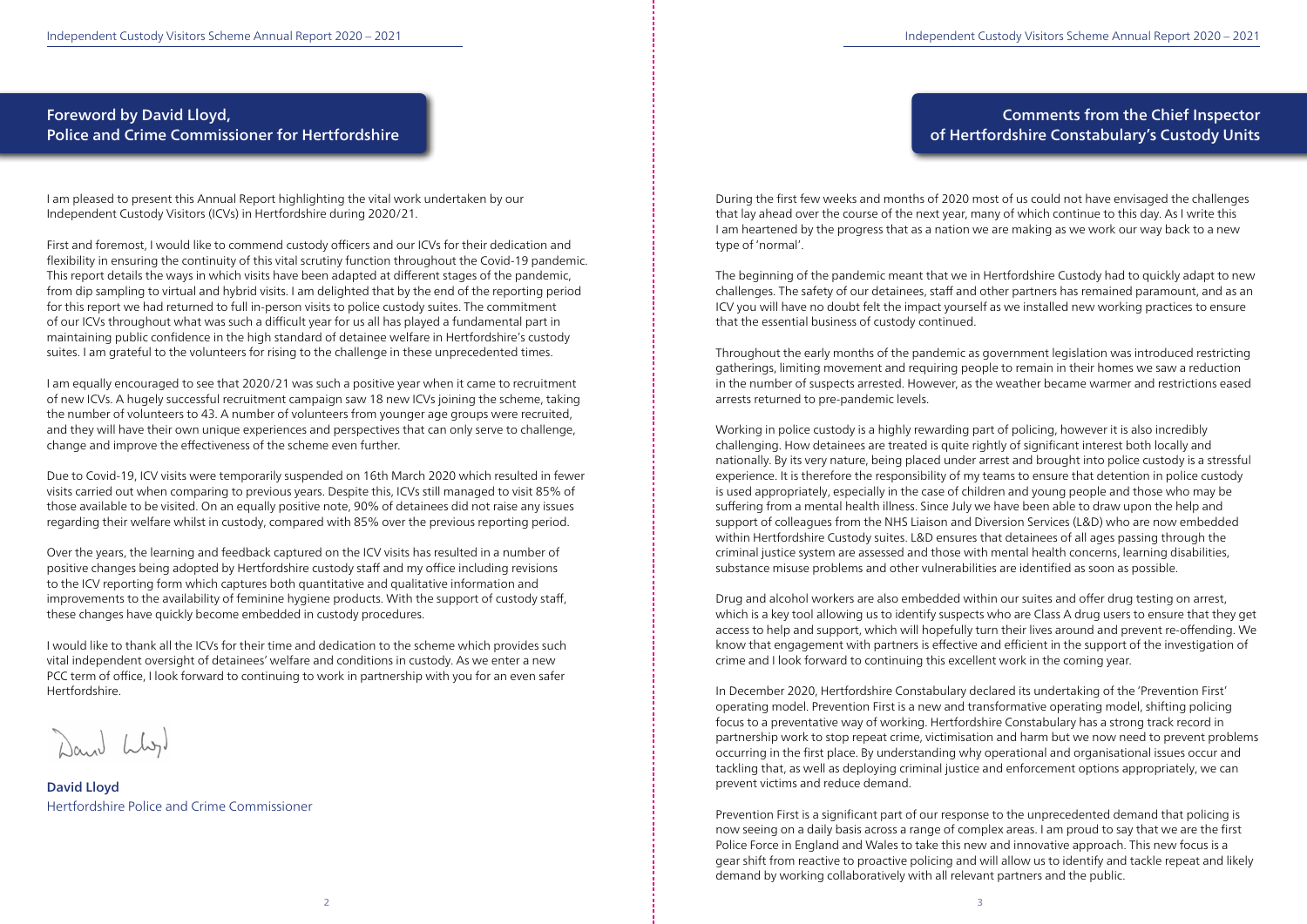The work of ICVs remains a fundamental part in ensuring that Hertfordshire Constabulary delivers a first-class service for detainees. ICVs provide that independent scrutiny which ensures that the custody experience is non-discriminatory and transparent for all that have engagement with the process. ICVs and the subsequent reports that are provided confirms that custody practice is ethical and evolves, reflective of changing demands, identifies best practice and learning from previous failings. We continue to work towards an HMICFRS Custody Inspection, with ICV reports being a powerful tool in identifying best practice and supporting decisions that will deliver improvements to

custody services.

I would now like to take this opportunity to thank each one of you for your contributions over the past year. I am committed to continuing to work closely with the Police and Crime Commissioner's Office over the coming year to further help promote and champion the Independent Custody Visitors Scheme in Hertfordshire.

Once more thank you, and I look forward to working with you over the next year.

David J Cooke

Chief Inspector, Hertfordshire Constabulary Under the Police Reform Act 2002, all police force areas are required to have a custody visiting scheme in place. The scheme gives the public reassurance that detainees are being treated fairly by carrying out independent checks to ensure their legal rights and entitlements<sup>1</sup> are given as well as checking that their welfare and dignity are being maintained. For detainees this is a time when they may be feeling vulnerable or confused. Independent Custody Visitors (ICVs) also review the custody suites for issues around cleanliness and maintenance.

Following the introduction of Police and Crime Commissioners (PCC) under the Police Reform and Social Responsibility Act (2011), David Lloyd was elected as PCC for Hertfordshire and took responsibility for the operation of the Independent Custody Visiting Scheme in Hertfordshire. The Police and Crime Commissioner's Office (OPCC) manages and supports the smooth running of the scheme including the day to day enquiries, recruitment of the volunteers and ensuring improvements and development of the scheme.

ICVs are unpaid volunteers who live, work or study in Hertfordshire. Currently there are 43 ICVs from across the county, visiting the custody suites at Hatfield and Stevenage. This is an increase of nine volunteers on the previous year. In ordinary times, all visits are unannounced and can take place at any time, 24 hours a day, 7 days a week. Due to the Covid-19 pandemic and the Government's lockdown restrictions, the scheme was adapted in a short space of time to maintain this important scrutiny function in what were uncertain and difficult circumstances. These changes are described in more detail in the next section.

The ICVs are trained to introduce themselves to people in custody and ask questions to ensure

that their treatment is fair and that they have access to their rights and entitlements. At the beginning of each visit, ICVs are informed of the number of detainees in custody at the suite being visited. These detainees are then introduced to the ICVs and seen by them subject to the detainee's availability and consent.

During each visit, ICVs complete a report form summarising their visit to individual detainees. This is forwarded to the Volunteers Administrator at the OPCC and the hard copy left with custody staff.

Concerns raised by ICVs are reported to the Custody Inspector or escorting officer at the time of the visit, and to the Volunteers Administrator via the report form. The Volunteers Administrator highlights any concerns to the Custody Chief Inspector via email, telephone or during regular meetings depending on the urgency. The ICVs also have an opportunity to raise general concerns and matters arising from visits at their regular half yearly meetings.

Although the role of an Independent Custody Visitor is an unpaid voluntary role, all ICVs are encouraged to complete an expense form to allow any costs associated with visiting to be reimbursed. The Commissioner incurs other related costs for running the scheme including training, printing, catering for panel meetings, conference booking fees, and office membership of the Independent Custody Visiting Association (ICVA). ICVA leads, supports and represents PCCs and police forces with the Independent Custody Visiting schemes in the United Kingdom. They help to shape the scheme's aims and equip scheme managers to deliver effective schemes and ensure they are kept informed of legislative changes and reforms.

## Overview of the scheme

<sup>&</sup>lt;sup>1</sup> An extensive list of these legal rights are provided under the section Rights of Detainees.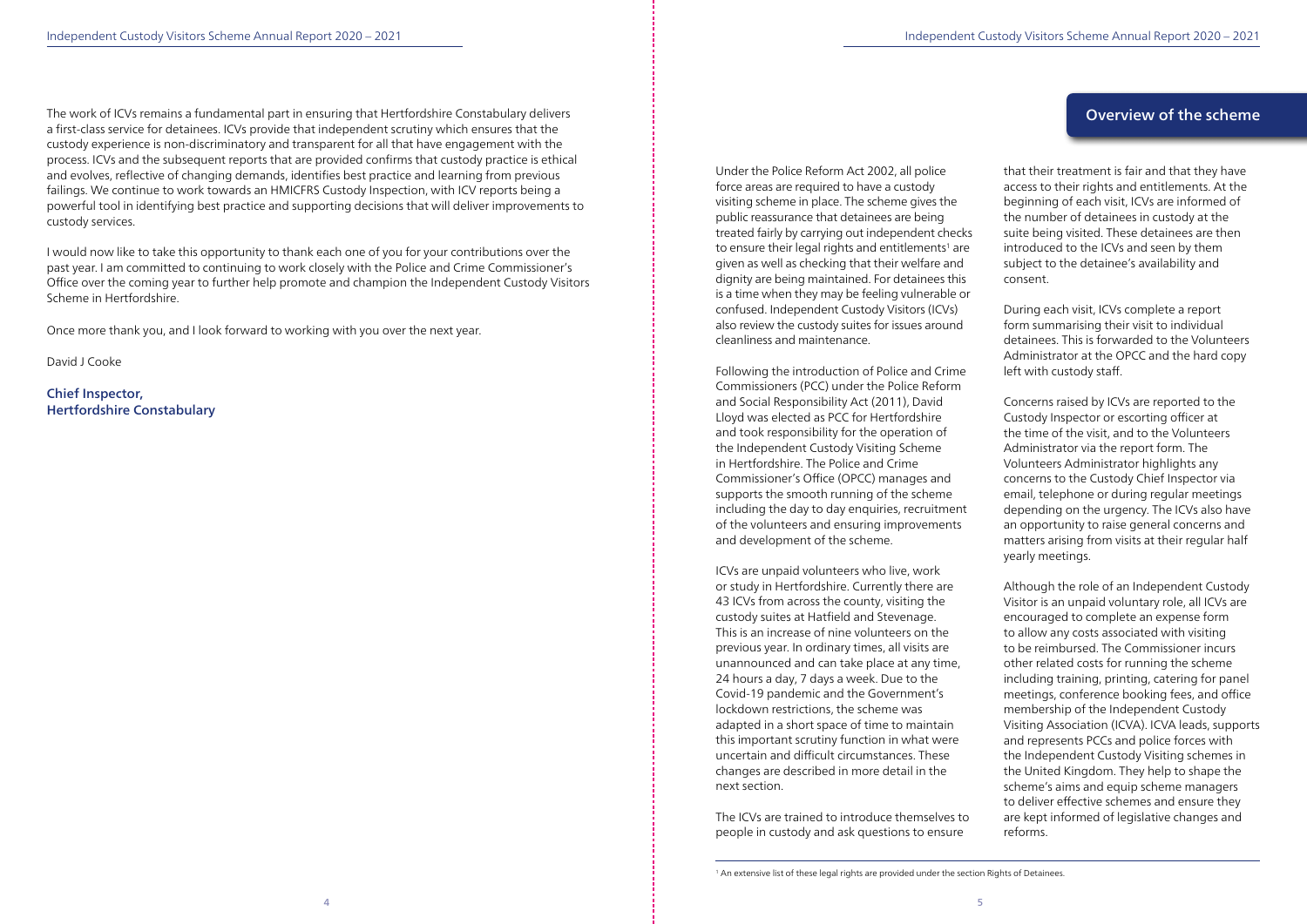## Figure 1: Self-Defined Ethnicity of detainees monitored by custody record review April- May 2020

## Adapting to Virtual Visits (May to August 2020)

In order to provide the necessary flexibility required, the use of mobile phones via teleconferencing was worked on and tested. The procedure was that two ICVs would connect via computer to a group meeting and be joined by the Custody Inspector who would talk through the current status in the suite and then carry a sanitised phone around and act as the eye of the ICVs while the ICVs asked questions of detainees via the phone.

This method of scrutiny was trialled and used for the first time on 21st May 2020. This signalled a swift return to ICV pairs carrying out remote visiting and maintaining the independent contact with detainees that is so integral to the scheme. The visits were recorded in exactly the same way as inperson ICV visits and the statistics collated are included in the main part of the report below.

## Returning to on-site visits (August 2020 – to date)

The virtual visiting system inevitably presented challenges, not least the often-variable signal quality, clarity of the connection and the fact the ICVs could not see what was happening in the custody suite. Despite these difficulties, the virtual system was important in maintaining scrutiny in the early months of the pandemic.

As the Covid lockdown rules began to ease and systems in custody were running smoothly with minimal staff abstractions and a plentiful supply of PPE, discussions took place to discuss the feasibility of a return to on-site visits. To ensure our volunteers were fully involved in the decision-making process, all ICVs were consulted and asked their views on returning to in-person custody visiting.

Understandably, responses varied according to the individual circumstances of the volunteer. Some wished to return immediately, some were hesitant whilst others were shielding or otherwise in high risk categories. Those willing and able to return to on-site visits meant that in-person scrutiny was re-started in August 2020. A number of visits were carried out on a hybrid basis where one ICV was on the phone and one ICV on-site, which again helped maximise ICV involvement according to their individual circumstances.

On 16th March 2020, following Government guidance on Covid-19, custody visiting was temporarily suspended. Measures were swiftly put in place to adapt to the pandemic and maintain this vital statutory requirement to monitor the welfare of detainees in custody.

In 2019, ICVA together with the Home Office carried out a pilot exercise with six OPCCs across the country. The aim was for ICVs to review custody records without detainee consent to be in a position to double-check information obtained from a detainee with regard to their welfare, whilst at the custody suite. ICVs could then review and be clear that the rights and entitlements had been appropriately documented in a timely way. The most favourable option chosen was Custody Record Reviews. This model was adapted for the purposes of maintaining scrutiny during the pandemic.



## Delivering Custody Record Reviews (April to May 2020)

In response to Covid-19, ICVA re-visited and adapted the custody record reviewing process to enable 'reviews' to take place without ICVs attending custody. Given the sensitive nature of custody records, OPCC officers were chosen to lead on this temporary method of scrutiny. OPCC officers were authorised to review samples of custody records to ensure processes were being carried out in a timely fashion with specific regard to rights, entitlements and general welfare. This process formally began on 13th April 2020.

It was agreed with the Constabulary that a member of the Custody Policy Team would email records requested (identified by suite and custody number) to OPCC officers. Initially, these records did not contain sufficient information to ascertain that custody officers had covered all legal obligations with the detainee during booking in to custody.

In response, it was agreed that OPCC officers should be provided with more detailed information as appropriate to complete the detainee's welfare history whilst in custody. The inclusion of these extra details was helpful in completing the reviews and maintaining scrutiny and oversight of the booking in process. This method of review was undertaken until the end of May 2020, during which time 34 records were reviewed.

The method of recording focused wholly on checking on the basic rights and welfare of detainees: was food and drink regularly offered, were rights given at booking in, was a solicitor and/or appropriate adult called when required and were regular checks carried out. From this method of recording, no issues of concern were noted.

The self-defined ethnicity was recorded and shows no obvious bias in the records randomly selected, being equivalent to the distribution from the in-person visits. However, the significant proportion of "Not Recorded" entries does make it difficult to draw a definitive conclusion.

The recording of self-defined ethnicity is not always a mandatory question asked during the booking- in process resulting in a 41% 'Not Recorded' figure in 2019-20. This was identified as a data quality issue following the last report and work was undertaken to improve the recording. This work started to be rolled out towards the end of 2020 so the full impact of the changes will not be seen in this report.



## Adapting the the Covid-19 Pandemic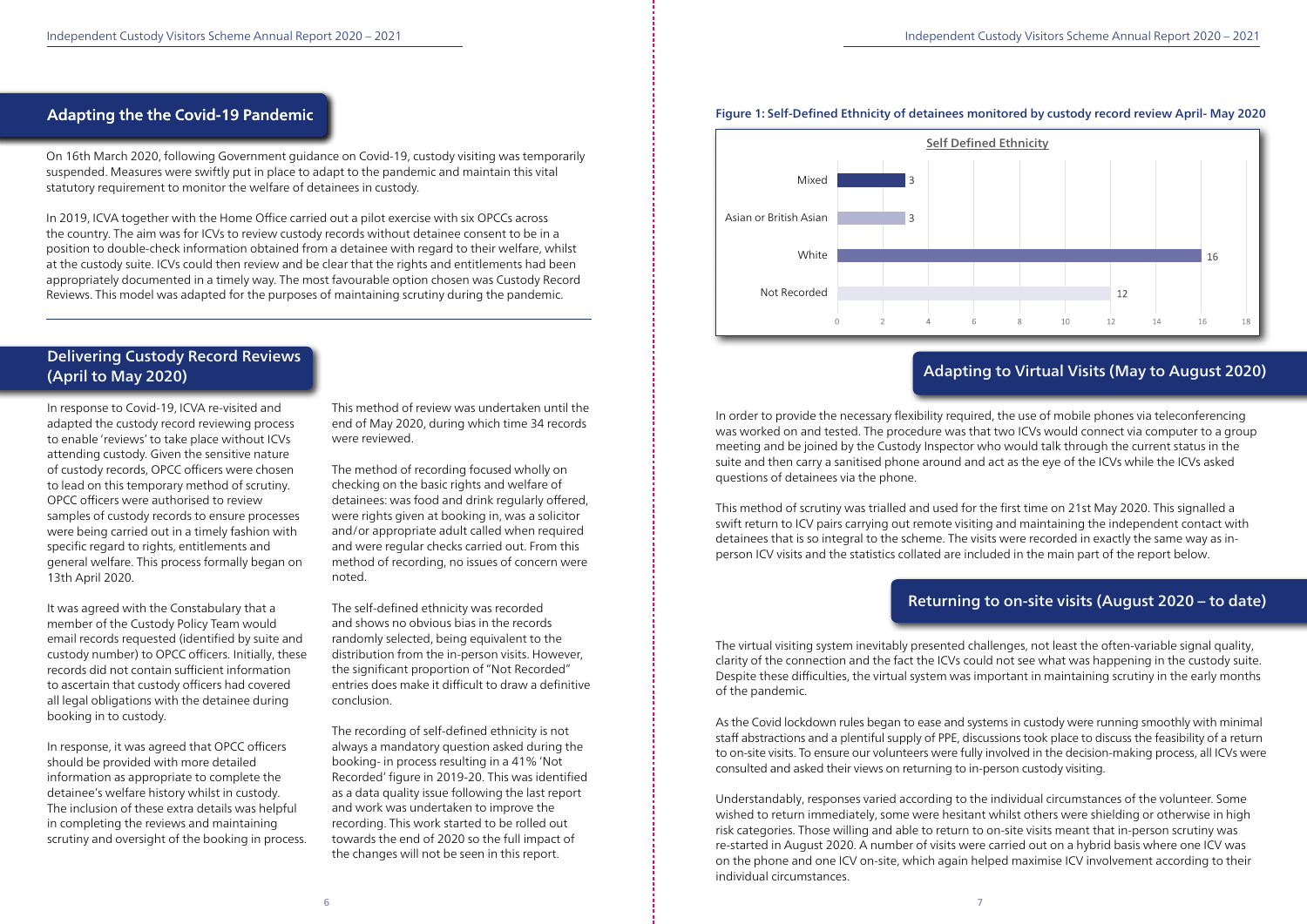

Figure 4 also shows that the proportion of 'Not Recorded' self-defined ethnicity has dropped significantly since work began to improve the recording of this data and now accounts for only 3%.

## Figure 4: Self-Defined Ethnicity of those passing through custody 2020-2021

By the end of 2020/21, following a hugely successful recruitment campaign, there are now 43 ICVs who live, work or study in Hertfordshire. 53% of those volunteers are male and 47% are female. This represents a more even gender balance than in previous years. The demographics of the ICVs who have declared their ethnicity show that they are broadly representative of the Hertfordshire population with regards to ethnicity; however, the proportion who have chosen not to disclose prevents us from making a definitive direct comparison (Figure 52). In addition to those noted below, two volunteers who identify as Mixed (White & Black Caribbean) and Asian (Bangladeshi) are currently undergoing training and will soon be operational.

Engagement with the ICVs has been a priority over the year, keeping them updated on the adaptations we were making, seeking their input and feedback on proposals to continue with the scrutiny in various forms so they are involved and continue to contribute to the scheme as well as checking on their welfare.

The proportion of hybrid visits was gradually reduced in line with the step-by-step easing of lockdown restrictions and roll-out of the national vaccination programme as more and more ICVs were able to return to on-site visits. In parallel, a hugely successful recruitment campaign last year resulted in 18 new ICVs being recruited. By the end of the reporting year for this report, full in-person visits resumed.

## Key Findings

During the reporting period (1 April 2020 to 31 March 2021), 13,119 detainees passed through both custody suites, 7,362 at Hatfield and 5,757 in Stevenage. This compares to a total of 13,792 detainees in 2019/2020, a decrease of 5%. Overall ICVs visited 3% of those detainees that passed through custody.

In 2020/21, ICVs made a total of 83 custody visits seeing a total of 355 detainees from a possible 419 who were available to visit. 64 detainees did not consent to be visited by an ICV (see Figure 2).

> <sup>2</sup> According to the Office for National Statistics 2019 population denominators, Hertfordshire's population demographics shows ethnicity as: This information can be found at: Https://www.ons.gov.uk/peoplepopulationandcommunity/populationandmigration/populationestimates/

ICVs are not always able to see detainees for a variety of reasons. This includes those who are unavailable or unable to consent to have a visit. This is often due to detainees being asleep, intoxicated, deemed too violent by custody staff, being interviewed, in Court, with a health care professional or providing a DNA sample.

As mentioned earlier in this report, due to Covid-19, ICV visits were temporarily suspended on 16 March 2020 and therefore the number carried out is reduced on previous years whilst alternative methods of monitoring were agreed and deployed. This point should be borne in mind when making comparisons with previous years.

#### Figure 2: Breakdown of the visits for the period 1 April 2020 to 31 March 2021

The number of persons detained at the time of ICV visits is 35% lower than in the previous year. However, due to Covid-19 and the alternative procedures put in place as previously described, there was a corresponding 36% drop in the number of visits. As illustrated in Figure 3, the percentage of those visited in relation to those available to be visited (i.e. not asleep, in interview, seeing a solicitor or medical professional) has increased to 85% up 3% from the previous year. This is most likely due to the restricted hours during which ICVs were able to undertake visits, which deliberately minimised late evening and night-time visits, maximising visits during daytime hours.





## Profile of the Independent Custody Visitors **Communist Constant Custody** Visitors

| <b>Custody Suite</b><br><b>Visited</b> | No. of visits<br>undertaken | No. of<br>detained<br>persons held | No. of<br>detainees<br>available to<br>visit | No. of<br>detained<br>persons<br>visited | % of detainees<br>visited<br>(of those<br>available) |
|----------------------------------------|-----------------------------|------------------------------------|----------------------------------------------|------------------------------------------|------------------------------------------------------|
| Hatfield                               | 43                          | 544                                | 231                                          | 202                                      | 87%                                                  |
| Stevenage                              | 40                          | 406                                | 188                                          | 153                                      | 81%                                                  |
| <b>TOTAL</b>                           | 83                          | 950                                | 419                                          | 355                                      | 85%                                                  |

White 86.4%, Asian/Asian Black 6.9%, Black/ African/ Caribbean/ Black British 3.0%, Mixed multiple ethnic group 3.1%, and other 0.7%. adhocs/008781p opulationdenominatorsbybroadethnicgroupandforwhitebritishlocalauthoritiesinenglandandwales2011to2017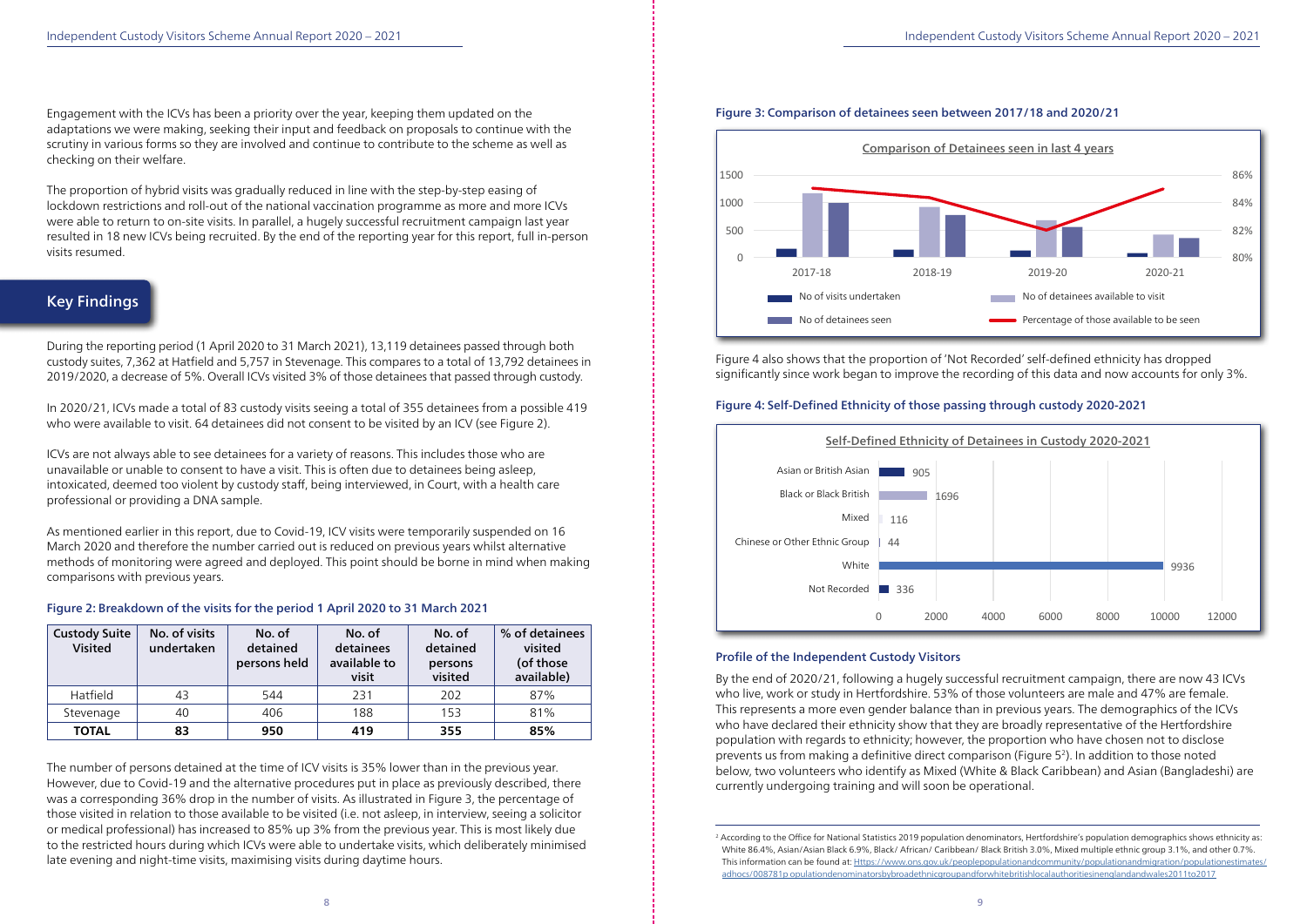#### Figure 5: Ethnicity profile of the Independent Custody Visitors

Of the 43 ICVs, most have volunteered in that capacity for several years, including one with 30 years of service. When comparing Hertfordshire to other forces, it is evident that length of service varies between the schemes with some having fixed term positions and others, including Hertfordshire, having volunteers with a wide range of length of service which brings valuable knowledge and experience to the scheme<sup>4</sup>.

On average, the profile of ICVs shows they are older than the wider Hertfordshire population (Figure 63). As a result of a successful social media campaign via Instagram with over 140 page views, two additional young people between 20-35 years have been successfully recruited and are currently going through a training programme.

#### Figure 6: Age profile of the Independent Custody Visitors

## Matters arising from custody visits

In normal times, Hertfordshire Custody Visitors plan to make three visits per week to Hertfordshire's two custody suites on a rota system of two visits to one suite and one visit to the other, then the reverse the following week. The visits take place to provide coverage over a 24-hour period, but are scheduled to ensure that both suites are not visited at exactly the same time in order to minimise operational disruption.

During the year many of our volunteers were required to shield themselves from outside contact or were otherwise classified as high risk. To accommodate this, when they resumed visits were reduced to two per week, one to each custody suite and kept to more restricted times to accommodate operational requirements.

<sup>3</sup> According to the Office for National Statistics 2011 Census the comparable age range in Hertfordshire was represented by 22% aged 30-44, 20% aged 45-59, 6% aged 60-64, 8% aged 65-74 and 5% aged 75-84.

During 2020/2021, of the 355 detainees visited, issues were noted from 36 (10%) detainees. In total 50 issues<sup>5</sup> were reviewed. Positively, 90% of detainees did not raise any issues regarding their welfare whilst in custody, compared with 85% over the previous reporting period. 10 (3%) detainees gave positive comments that were recorded by the visitors surrounding their detention, focused primarily on how they had been treated by custody staff. This is the same percentage as the previous year and shows how considerate the treatment of detainees is that these numbers feel able to comment in this way.

Positive comments and other feedback are discussed in monthly meetings between the scheme administrator and the custody Chief Inspector who will pass on and discuss with the custody inspectors where any learning is needed.

Of the 10% of the detainees that raised issues, the majority were in regards to the Rights of Detainee where a total of 50 individual issues were raised. The main issues recorded this year was access to phone calls and food (see Figure 7). Of the 8 detainees who raised these issues, 50% were White British; the remaining 50% either refused to state their ethnicity or it was not recorded by the ICVs.

Access to medical help has dropped to the third most raised issue which speaks positively about the use of on-site Health Care Practitioners (HCP). Of the three people to raise this issue, in two cases this was requesting access to medication which was already being assessed by an HCP; the other detainee complained of chest pains during the visit and was seen immediately by an HCP. Self-defined Ethnicity was either not stated or not recorded by the ICV for all three cases.

Due to the reduced number of visits, the low number of reported problems and gaps in recorded information regarding ethnicity for the detainees reporting problems, it is not possible to draw firm conclusions regarding bias, or lack of bias, around ethnicity.

<sup>4</sup> Within Hertfordshire there is no fixed term of service for ICVs. ICVs are vetted every three years, terms and length of service are reassessed when the vetting comes up for renewal.



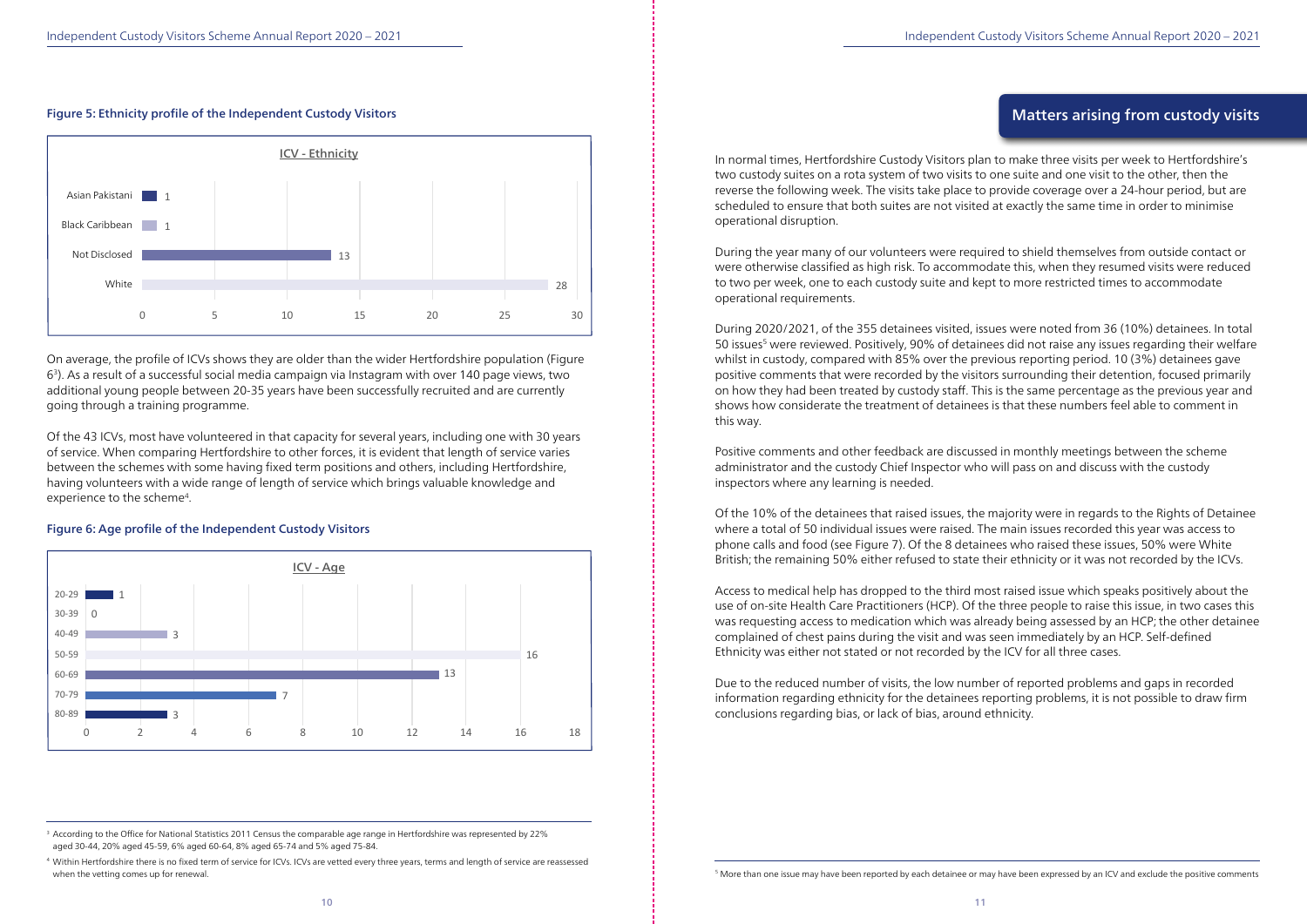## Categories of issues raised by ICVs

#### 1. Rights of Detainee

The category reporting the largest number of issues was Rights of Detainee not being upheld in one form or another. The breakdown of these issues are as follows:

#### Figure 7: Sub-categories of issues relating to the Rights of Detainee

Access to phone calls and food were the highest reported areas of concern this year. Of the four issues raised regarding phone calls, one was refused initially due to a Section 18 search being carried out at their property, one hadn't asked to make a call which was then arranged by the Custody Inspector and in the other two cases contact had been made with someone but the detainee expected to speak to someone themselves.

Of the four reporting issues with access to food, one had been asleep when staff had visited the cell with an offer of food, one stated they had only been offered cold food and the other two stated they had not been offered anything when a check showed they had but had refused when offered. The breakdown of issues reported by ethnicity is shown in Figure 8 below.

#### Figure 8: Rights of Detainee by self-defined ethnicity

#### 2. Services Available

Of the reported instances four were requests for access to healthcare, primarily medication. All cases were being dealt with by an HCP who has to review the request, necessity and type of medication that can be prescribed. This can lead to perceived delays in provision of the requested medication which is precisely what prompted the complaints in these cases.

The other report was in relation to requesting an Appropriate Adult. Upon checking it was noted that the Appropriate Adult had been called and was expected in due course.

#### 3. Cleanliness

Cleanliness issues were noted on four occasions, two related to particularly messy or dirty cells, which were to be addressed once the detainee was released. Two related to dirty areas within the suite, primarily around some air vents in corridors and limescale in toilets. It should be noted that the custody suits are cleaned daily and cells are cleaned once a detainee has been released. This is in addition to deep clean of both custody suites.

|                                  | <b>Rights of Detainee</b> | Vulnerable Detainee | Access to Amenities | Services Available | Cleanliness | Maintenance | Food/Drink/Reading | Detention Issues/PACE | ICV Staff Issues | Positive Feedback |
|----------------------------------|---------------------------|---------------------|---------------------|--------------------|-------------|-------------|--------------------|-----------------------|------------------|-------------------|
| <b>White British</b>             | 12%                       | 2%                  | 4%                  | 2%                 | 2%          |             |                    |                       |                  | 12%               |
| <b>White Irish</b>               |                           |                     |                     |                    |             |             |                    |                       |                  |                   |
| Any Other White                  |                           |                     |                     |                    |             |             |                    |                       |                  |                   |
| <b>White and Black Caribbean</b> |                           |                     |                     |                    |             |             |                    |                       |                  |                   |
| <b>White and Black African</b>   |                           |                     |                     |                    |             |             |                    |                       |                  |                   |
| <b>Mixed White and Asian</b>     |                           |                     |                     |                    |             |             |                    |                       |                  |                   |
| Any Other Mixed                  |                           |                     |                     |                    |             |             |                    |                       |                  |                   |
| Asian/British Indian             |                           |                     |                     |                    |             |             |                    |                       |                  |                   |
| Asian British Pakistani          |                           |                     |                     | 2%                 |             |             |                    |                       |                  |                   |
| Asian/British Bangladesh         |                           |                     |                     |                    |             |             |                    |                       |                  |                   |
| Any Other Asian                  |                           |                     |                     |                    |             |             |                    |                       |                  |                   |
| <b>Black/British Caribbean</b>   |                           |                     |                     |                    |             |             |                    |                       |                  |                   |
| <b>Black/British African</b>     |                           |                     |                     |                    |             |             |                    |                       |                  |                   |
| <b>Any Other Black</b>           |                           |                     |                     |                    |             |             |                    |                       |                  |                   |
| Chinese                          |                           |                     |                     |                    |             |             |                    |                       |                  |                   |
| Any Other Ethnic Group           |                           |                     |                     |                    |             |             |                    | 2%                    |                  |                   |
| Refused/Not stated               | 18%                       | 4%                  | 2%                  | 6%                 |             |             | 4%                 | 2%                    |                  | 6%                |
| Not Recorded by ICV              | 6%                        |                     |                     |                    | 6%          | 4%          |                    |                       | 2%               | 2%                |

| <b>Rights of Detainee</b>            | Number of<br><b>Issues raised</b> | % of total | Number of<br>Valid / Not<br><b>Valid Issues</b> |
|--------------------------------------|-----------------------------------|------------|-------------------------------------------------|
| Phone Call                           | 4                                 | 22%        | 1/3                                             |
| Access to food                       | 4                                 | 22%        | 0/4                                             |
| Access to medical help               | 3                                 | 17%        | 0/3                                             |
| Not given rights                     | 3                                 | 17%        | 0/3                                             |
| Access to drink                      | $\overline{2}$                    | 11%        | 0/2                                             |
| Access to free legal advice          |                                   | 6%         | 0/1                                             |
| Someone informed of their location   |                                   | 6%         | 0/1                                             |
| Contact Embassy                      | $\overline{0}$                    | $0\%$      |                                                 |
| Privacy while receiving legal advice | $\mathbf 0$                       | 0%         |                                                 |
| Access to "Codes of Practice"        | $\mathbf 0$                       | $0\%$      |                                                 |
| Can see written notice of rights     | $\mathbf 0$                       | $0\%$      |                                                 |
| Access to interpreter/language cards | $\overline{0}$                    | $0\%$      |                                                 |
| Access to complaints procedure       | $\overline{0}$                    | $0\%$      |                                                 |
| <b>Total issues noted</b>            | 18                                |            |                                                 |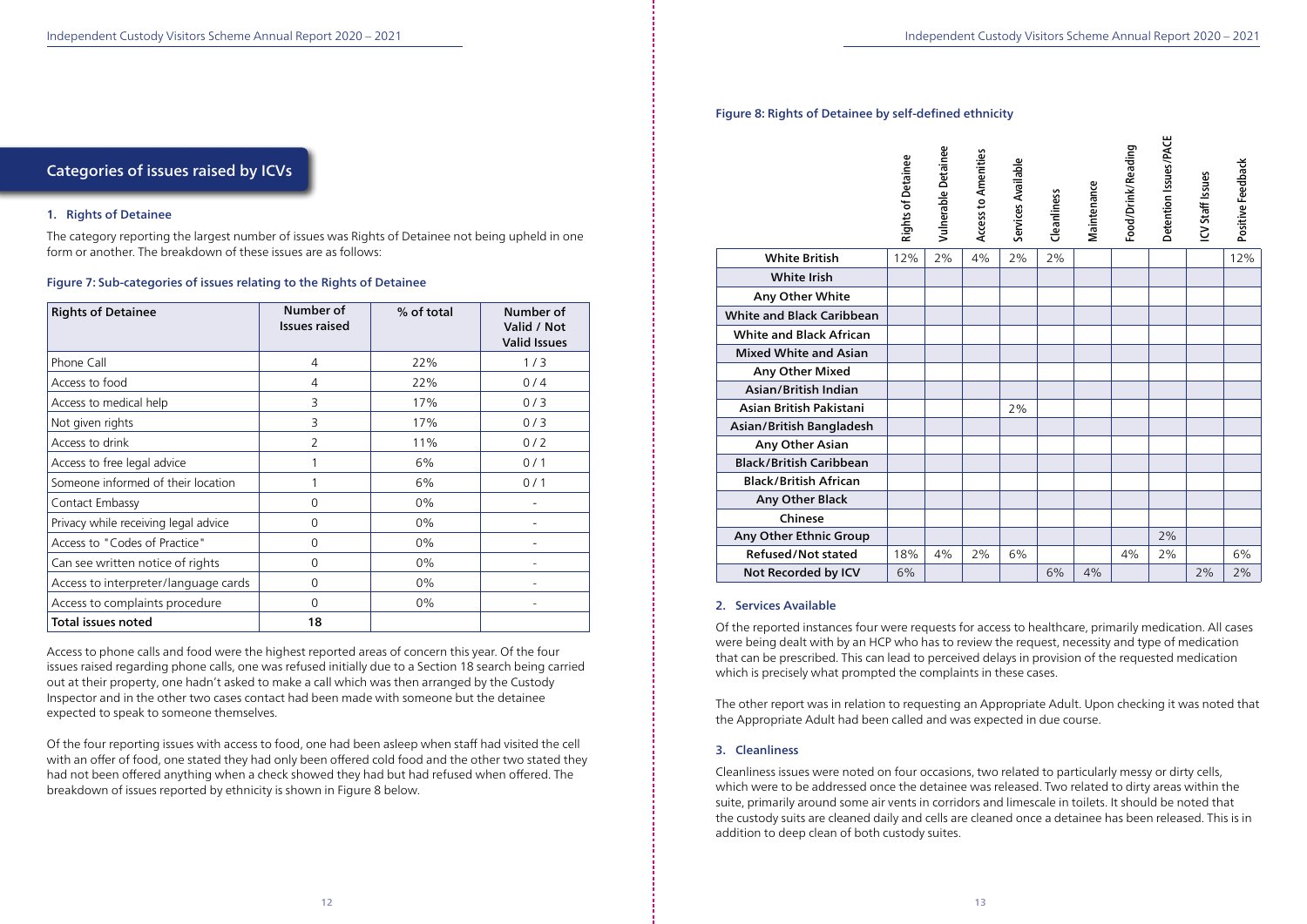#### 4. Access to Amenities

Comments were also noted with regards to accessing amenities. Access to having a shower or exercising was good, the main issues were requests for toilet paper being relayed to custody staff. In each instance this was addressed promptly.

### 5. Vulnerable Detainees<sup>6</sup>

ICVs have identified three concerns specifically relating to vulnerable detainees in custody and these equate to one child and two adults.

The lower number of concerns raised would seem to indicate that the functioning of the Appropriate Adults scheme and the increase in the number of volunteers available has had a positive effect in ensuring the welfare of detainees requiring an Appropriate Adult is addressed promptly.

One detainee raised the issue of having suicidal thoughts. This was immediately reported to the Inspector. It was determined that this had not been reported previously by the detainee and it was arranged for the detainee to be placed on 30-minute observation visits. This is where the detainee is closely monitored and visited every 30 minutes by custody staff to check on their welfare.

For the fifth year running, the Constabulary have not held anyone in a custody suite who has been detained under Section 136 of the Mental Health Act 1983. In all instances, they were instead taken to a designated medical facility as a place of safety.

#### 6. Food, Drink and Reading material

With specific reference to food, drink and reading category, these were requests for one or more of these items made directly to the ICVs. In this case, both recorded incidents were requests for copies of the Quran, with one individual not being aware it could be requested until notified by the ICVs. Both matters raised in this regard were addressed promptly.

#### 7. Issues relating to Detention or PACE

Two suggestions of detention or PACE issues, relating to their length of stay, were investigated and found to be lawful.

### 8. Maintenance

Two maintenance issues were recorded related to a broken cell buzzer and a broken hatch. It was noted that the cell buzzer system was due to be replaced.

### Positive Feedback

ICVs also recorded a number of positive comments by detainees regarding their welfare in custody. Of the 10 positive comments, all chose to comment specifically about their welfare saying they had been well treated. In 76 cases (92% of visits made) ICVs commented specifically that the facilities were clean and generally supplies of equipment and food were good. Once again ICVs also said that police staff were helpful and professional when dealing with detainees and themselves. This is an extremely positive result and comments are regularly fed back to the Chief Inspector. Custody staff should be commended for maintaining the facilities to a high standard.

### Covid-19

As the year drew to a close the restrictions imposed due to the Covid-19 pandemic were starting to be lifted. ICVs have returned to face-to-face visiting and we seek to return to the procedures that were in place prior to the pandemic. The OPCC keeps the situation under review and in discussion with the custody Chief Inspector to ensure steps are taken to achieve this goal. The new procedure enables scrutiny to be maintained during periods of lockdown and this flexibility will be retained for potential future use.

#### Appropriate Adults

In December 2020, a new service agreement was put in place that for the first time ensured full 24 hour coverage of the provision of suitable Appropriate Adults for young people and vulnerable adults. This service will be closely monitored to ensure it is meeting the needs of all detainees.

#### **Recruitment**

As stated, last year the OPCC intended to recruit more volunteers into the ICV role and were successful with 12 new ICVs onto the roster and five more due to undergo training in the coming months. The OPCC look forward to working with all the new volunteers and gaining a fresh perspective on the custody suites.

#### IT Systems

The Constabulary's intelligence and case management system, Athena, provides ICVs with a bespoke "snapshot" of those in custody when they arrive. There are still occasional outages causing timeliness issues with obtaining the data, but updates are being made to the system on a regular basis.

#### Quality Assurance Framework

The Quality Assurance Framework was introduced by the Independent Custody Visiting Association (ICVA) in April 2018. It enables schemes to reflect on how they comply with the Code of Practice, the legislation which underpins custody visiting. It seeks to encourage schemes to celebrate areas of strength, promote custody visiting and the achievements schemes have made, drive performance and increase sharing of good practice.

Hertfordshire achieved the Silver Award standard in 2019, showing a good standard of custody visiting and volunteer management. The OPCC will build on this achievement and the great work of the dedicated custody visitors in seeking to achieve the Gold Award in the next round of reassessments which is anticipated to be in 2021/2022.

#### Going Forward

In the coming year ICV reports will continue to be carefully reviewed to ensure all detainees continue to receive their rights and entitlements and are treated with dignity and respect.

The OPCC will be working with the new force custody lead to look into ways of further improving the scheme and quality of reporting, taking on lessons learned from the Covid pandemic.

The appropriate adult provision has been improved following an agreement with third parties and now provides full 24-hour coverage for both children and vulnerable people to ensure sufficient Appropriate Adult services. This will be monitored to ensure it is working effectively.

Areas of focus this year

#### 6 For a definition of vulnerability, see Appendix 1